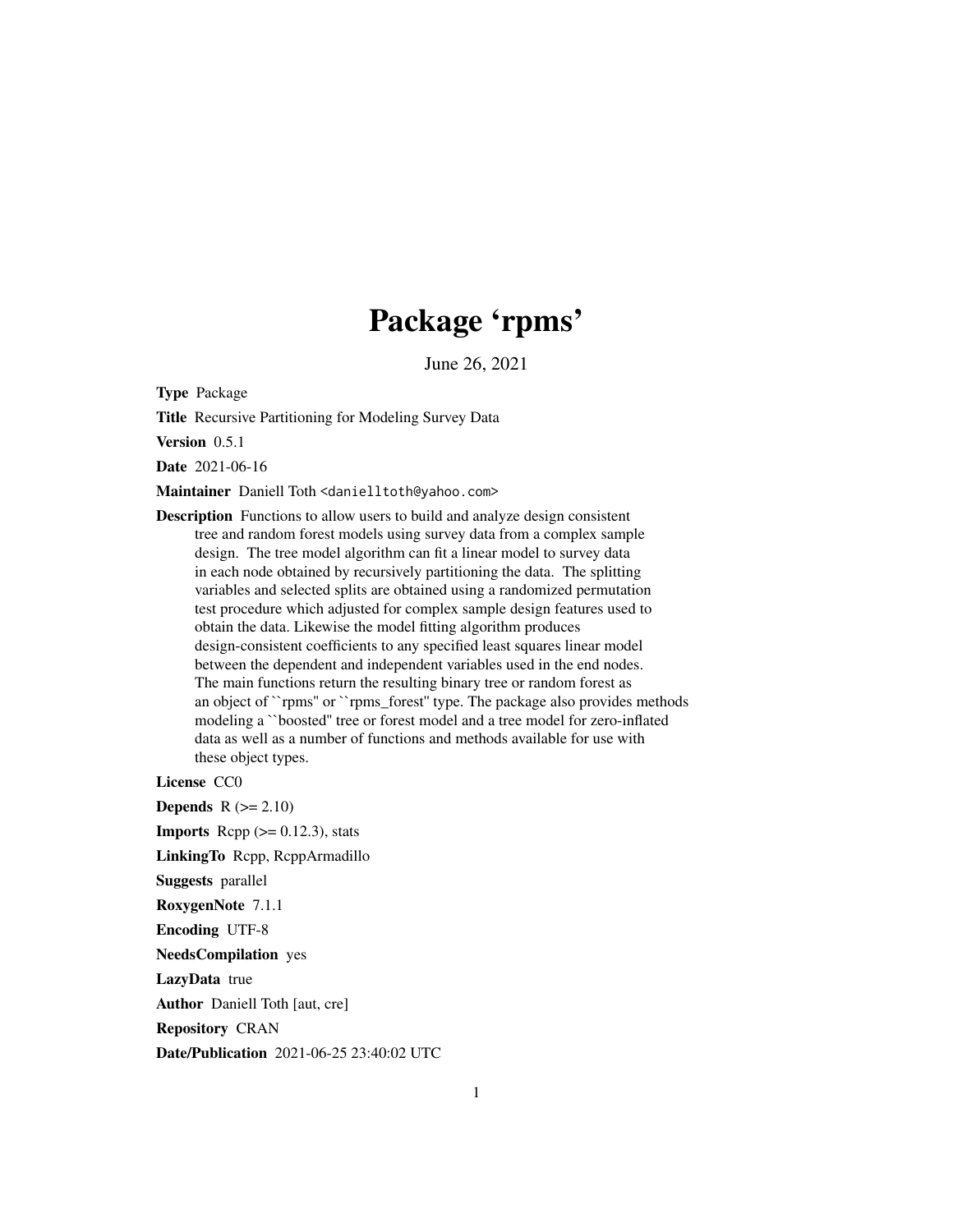# <span id="page-1-0"></span>R topics documented:

|       | $\overline{\phantom{0}}^2$ |
|-------|----------------------------|
|       | $\overline{3}$             |
|       | $\overline{3}$             |
|       | $\overline{4}$             |
|       | 6                          |
|       | -7                         |
|       | -8                         |
|       | 9                          |
|       | -9                         |
|       |                            |
|       |                            |
|       |                            |
|       |                            |
|       |                            |
|       |                            |
|       |                            |
|       |                            |
|       |                            |
|       |                            |
|       |                            |
|       |                            |
|       |                            |
|       |                            |
|       |                            |
|       |                            |
| Index | 23                         |

rpms-package *Recursive Partitioning for Modeling Survey Data (rpms)*

# Description

This package provides a function rpms to produce an rpms object and method functions that operate on them. The rpms object is a representation of a regression tree achieved by recursively partitioning the dataset, fitting the specified linear model on each node separately. The recursive partitioning algorithm has an unbiased variable selection and accounts for the sample design. The algorithm accounts for one-stage of stratification and clustering as well as unequal probability of selection. There are also functions for producing random forest estimator (a list of rpms objects), a boosted regression tree and tree based zero-inflated model.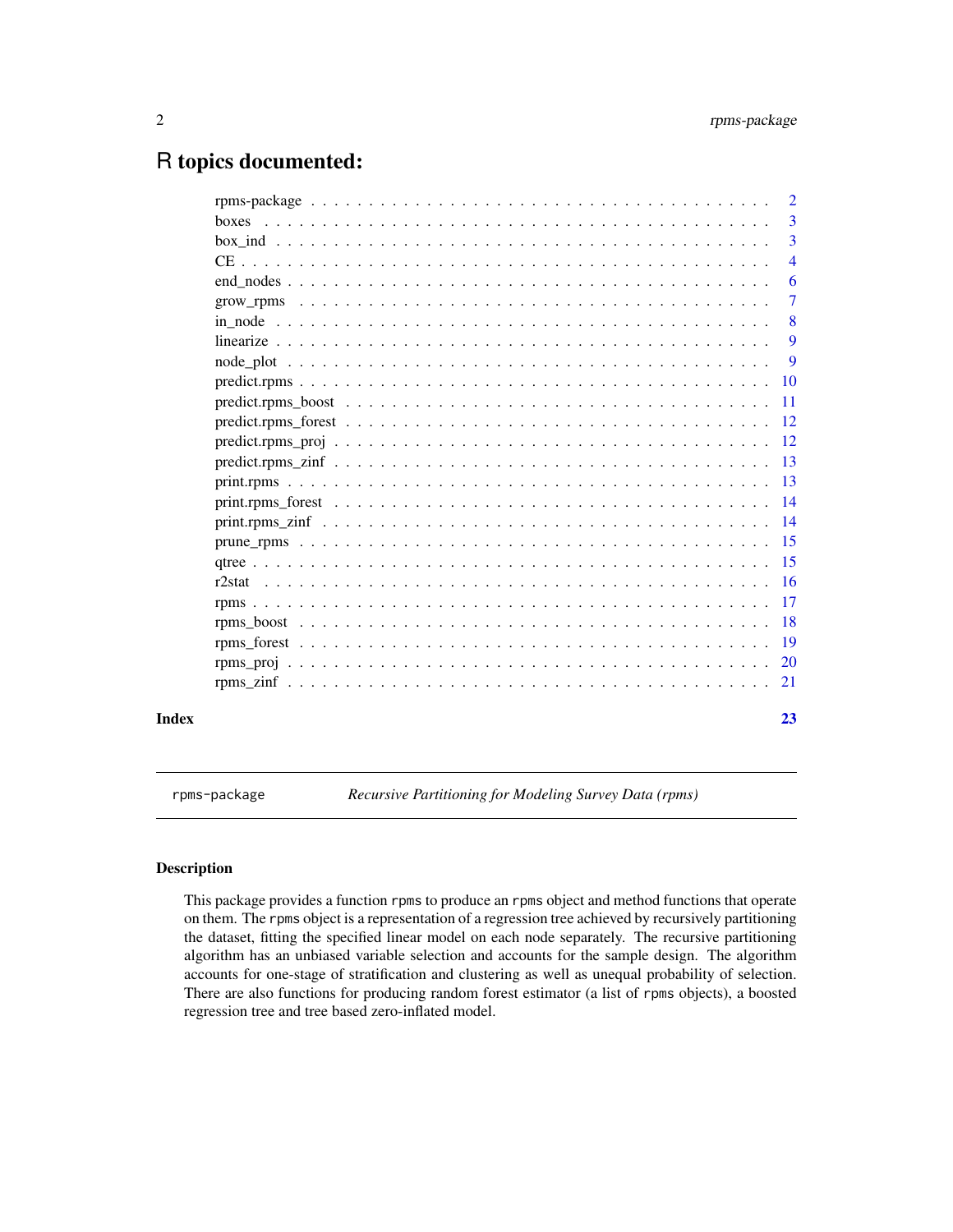<span id="page-2-0"></span>boxes *boxes*

# Description

returns end boxes that partition the data

# Usage

boxes(x)

#### Arguments

x rpms object

#### Value

data.frame including end\_node, sample size, splits, and values for each end node

| box_ind<br>box ind<br><u> —</u> |
|---------------------------------|

# Description

For each row of data, returns a vector indicators whether observation is in that box or not

# Usage

box\_ind(x, newdata)

# Arguments

|         | rpms object                                                             |
|---------|-------------------------------------------------------------------------|
| newdata | dataframe containing the variables used for the recursive partitioning. |

#### Value

Matrix where each row is a vector of indicators whether observation is in box or not.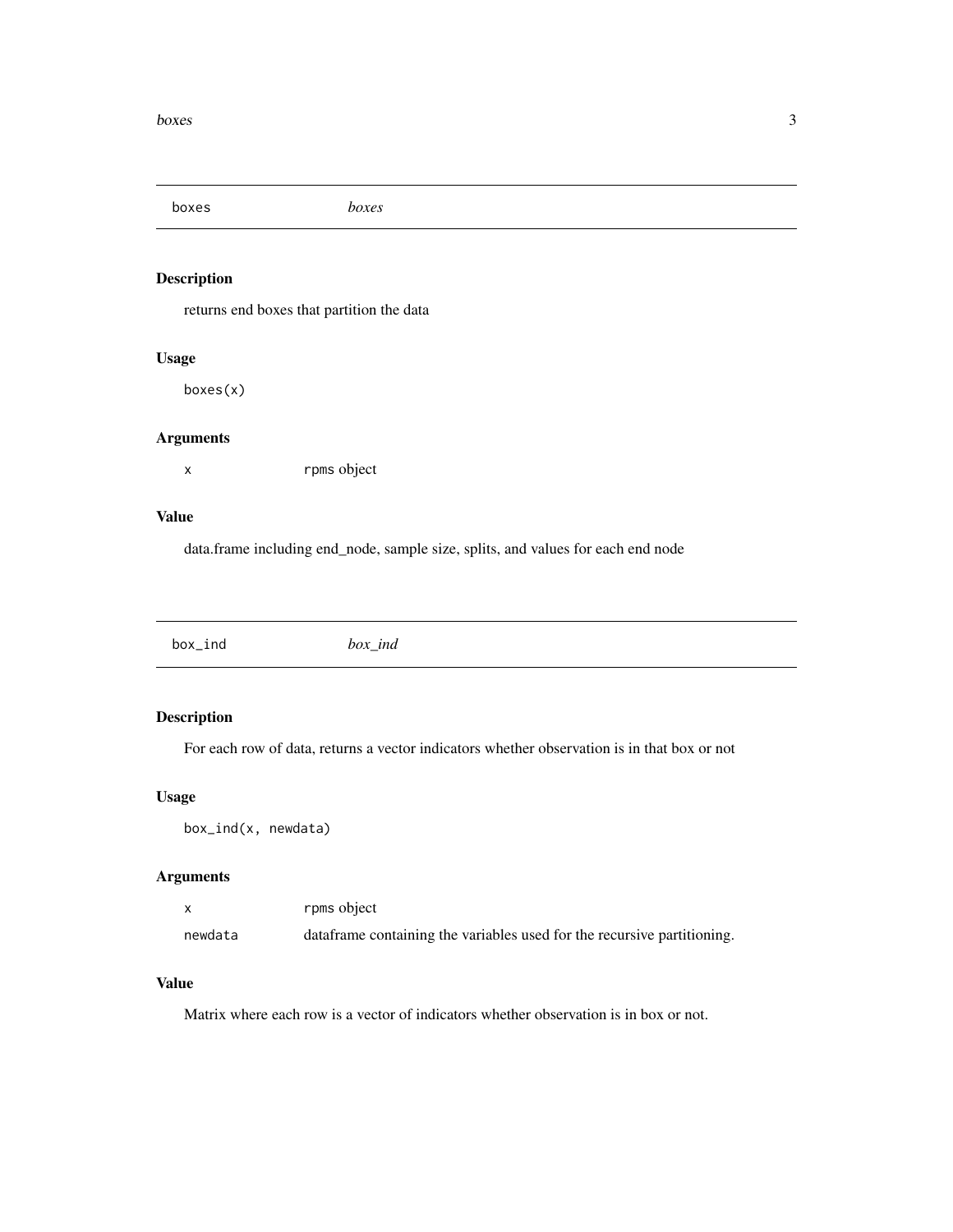# <span id="page-3-0"></span>**Description**

A dataset containing consumer unit characteristics, assets and expenditure data from the Bureau of Labor Statistics' Consumer Expenditure Survey public use interview data file.

#### Usage

**CE** 

## Format

A data frame with 68,415 observations on 47 variables:

#### Sample-design information

- NEWID Consumer unit identifying variable, constructed using the first seven digits of NEWID BLS derived
- PSU Primary Sampling Unit code for the 21 biggest clusters
- CID Cluster Identifier for all clusters, (created using PSU, REGION, STATE, and POPSIZE) not part of CE data

QINTRVMO Month for which data was collected

FINLWT21 Final sample weight to make inference to total population

#### Location of Consumer Unit

STATE State FIPS code REGION Region code: 1 Northeast; 2 Midwest; 3 South; 4 West **BLS** URBN Urban = 1, Rural = 2 POPSIZE Population size class of PSU: 1-biggest 5-smallest

#### Housing and transportation

- CUTENURE Housing tenure: 1 Owned with mortgage; 2 Owned without mortgage 3 Owned mortgage not reported; 4 Rented; 5 Occupied without payment of cash rent; 6 Student housing
- ROOMSQ Number of rooms, including finished living areas and excluding all baths

BATHRMQ Number of bathrooms

BEDROOMQ Number of bedrooms

VEHQ Number of owned vehicles

VEHQL Number of leased vehicles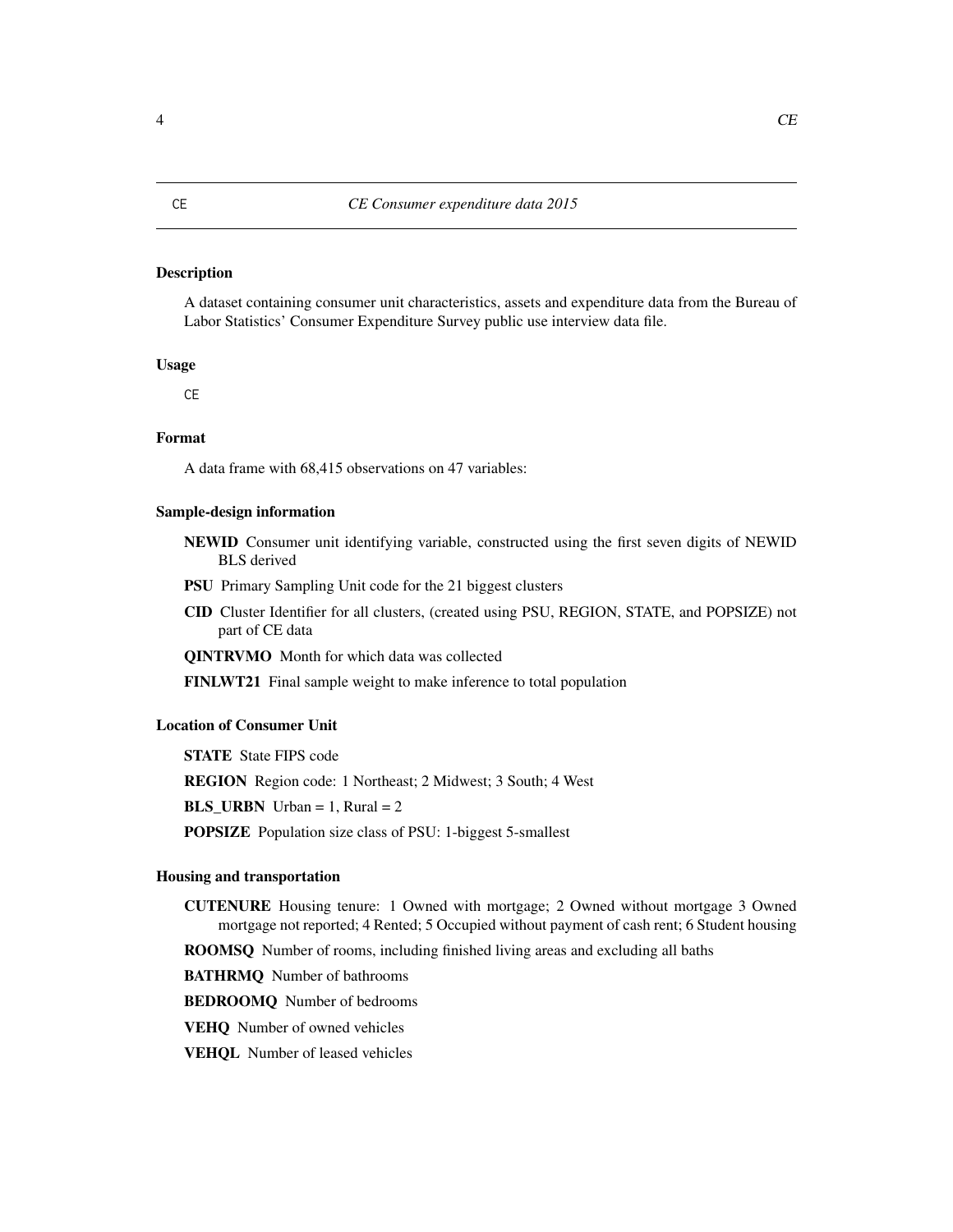#### Family Information

FAM TYPE CU code based on relationship of members to reference person (children incldue blood-related, step and adopted): 1 Married Couple only; 2 Married Couple, children (oldest < 6 years old); 3 Married Couple, children (oldest 6 to 17 years old); 4 Married Couple, children (oldest > 17 years old); 5 All other Married Couple CUs 6 One parent (male), children (at least one child < 18 years old); 7 One parent (female), children (at least one child < 18 years old); 8 Single consumers; 9 Other CUs

FAM\_SIZE Number of members in CU

PERSLT18 Number of people <18 yrs old

PERSOT64 Number of people >64 yrs old

NO\_EARNR Number of earners

# Primary Earner Information

AGE Age of primary earner

- EDUCA Education level coded: 1 None; 2 1st-8th Grade; 3 some HS; 4 HS; 5 Some college; 6 AA degree; 7 Bachelors degree; 8 Advanced degree
- SEX Gender Code: F (Female); M (Male)
- MARITAL Marital Status Coded: 1 Married; 2 Widowed; 3 Divorced; 4 Separated; 5 Never Married
- MEMBRACE Race code: 1 White; 2 Black; 3 Native American; 4 Asian; 5 Pacific Islander; 6 Multi-race

HORIGIN Hispanic, Latino, or Spanish origin? Y (Yes); N (No)

ARM\_FORC\_Member of armed forces? Y (Yes); N (No)

IN\_COLL Currently enrolled in college? Full (full time); Part (part time); No

#### Labor Status of Primary Earner

EARNER Earn income: Y (Yes); N (No)

- EARNTYPE 1 Full time all year; 2 Part time all year; 3 Full time part of the year; 2 Part time part of the year;
- OCCUCODE The job in which the member received the most earnings during the past 12 months fits best in the following category: 01 Administrator, manager; 02 Teacher; 03 Professional Administrative support, technical, sales; 04 Administrative support, including clerical; 05 Sales, retail; 06 Sales, business goods and services; 07 Technician; 08 Protective service; 09 Private household service; 10 Other service; 11 Machine operator, assembler, inspector; 12 Transportation operator; 13 Handler, helper, laborer; 14 Mechanic, repairer, precision production; 15 Construction, mining; 16 Farming; 17 Forestry, fishing, grounds-keeping; 18 Armed forces
- INCOMEY Type of employment: 1 An employee of a PRIVATE company, business, or individual 2 A Federal government employee 3 A State government employee 4 A local government employee 5 Self-employed in OWN business, professional practice or farm 6 Working WITH-OUT PAY in family business or farm
- INCNONWK Reason did not work during the past 12 months: 1 Retired; 2 Home maker; 3 School; 4 health; 5 Unable to find work; 6 Doing something else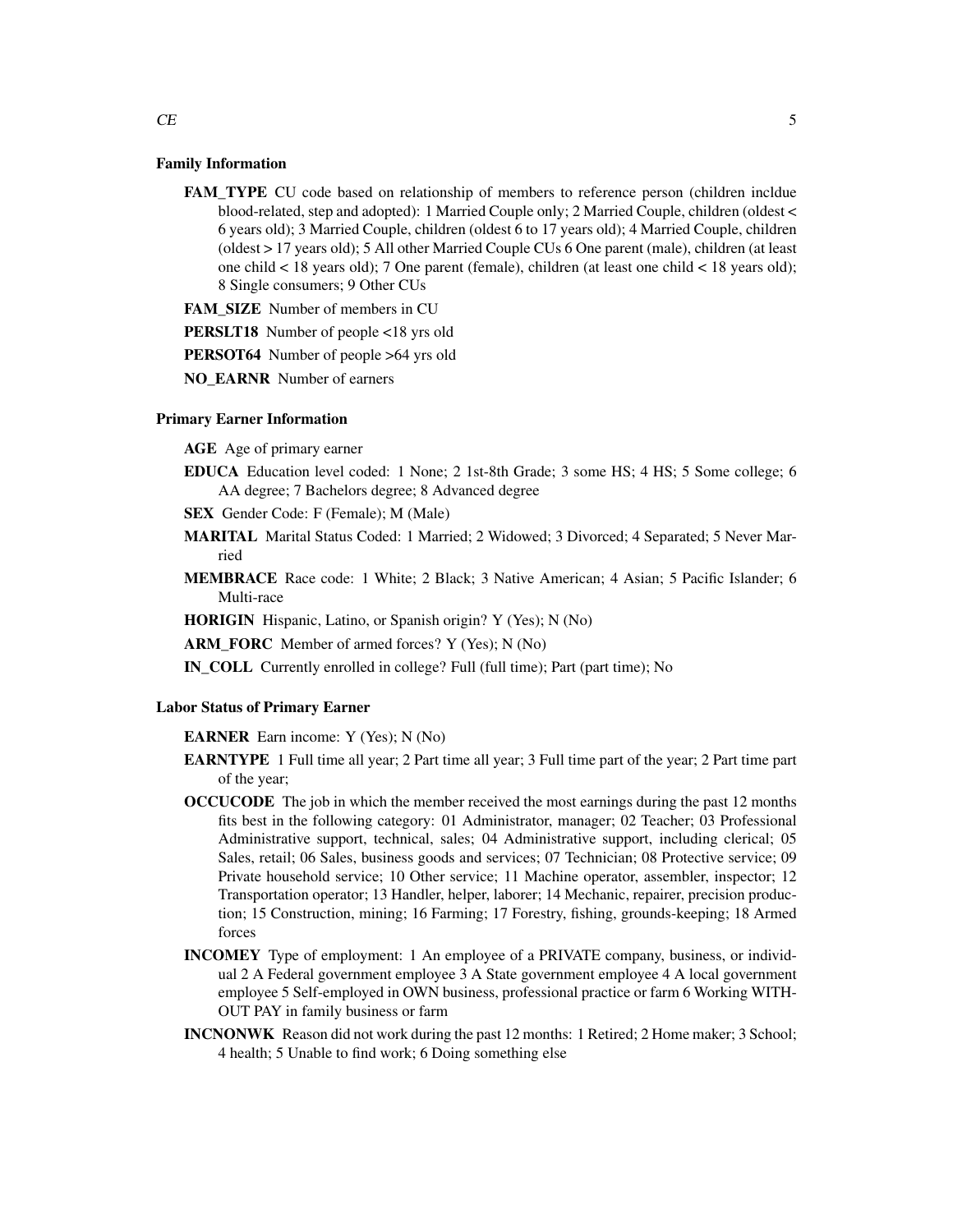#### <span id="page-5-0"></span>Income

FINCBTAX Amount of CU income before taxes in past 12 months

SALARYX Amount of wage or salary income received in past 12 months, before any deductions

SOCRRX Amount income received from Social Security and Railroad Retirement in past 12 months

#### Assetts and Liabilities

IRAX Total value of all retirement accounts

LIQUIDX Value of liquid assets

STOCKX Total value of all directly-held stocks, bonds

STUDNTX Amount owed on all student loans

#### Expenditures

TOTEXPCQ Total expenditures for current quarter TOTXEST Total taxes paid (estimated) EHOUSNGC Total expenditures for housing paid this quarter HEALTHCQ Expenditures on health care quarter FOODCQ Expenditure on food this quarter TOBACCCQ Tobacco and smoking supplies this quarter FOOTWRCQ Expenditure on footware1 this quarter end describe

#### Source

[https://www.bls.gov/cex/pumd\\_data.htm](https://www.bls.gov/cex/pumd_data.htm)

end\_nodes *end\_nodes*

#### Description

Either a vector of end-node labels for each opbservation in newdata or a vector of the endnodes in the tree model if newdata is not provided.

#### Usage

end\_nodes(object, newdata = NULL)

| object  | rpms object |
|---------|-------------|
| newdata | data.frame  |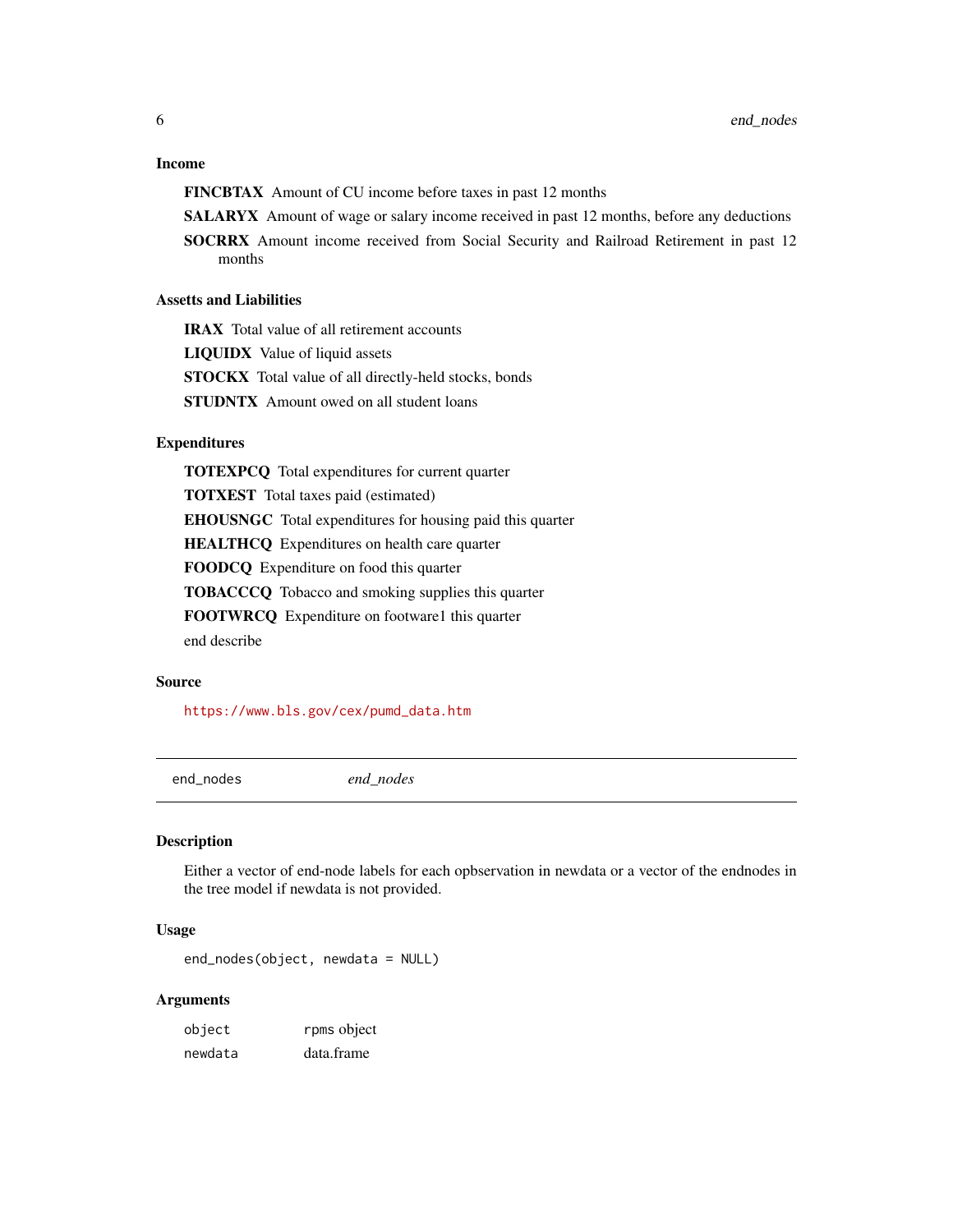# <span id="page-6-0"></span>grow\_rpms 7

# Value

vector of end\_node labels

#### Examples

```
{
# model mean of retirement account value for households with reported
# retirment account values > 0 using a binary tree while accounting for
# clusterd data and sample weights.
s1<- which(CE$IRAX > 0)
r1 <-rpms(IRAX~EDUCA+AGE+BLS_URBN, data = CE[s1,], weights=~FINLWT21, clusters=~CID)
end_nodes(r1)
}
```
grow\_rpms *grow\_rpms*

## Description

grow an rpms tree from a given node

#### Usage

```
grow_rpms(
  x,
  node,
  data,
  weights = -1,
  strata = -1,
  clusters = -1,
  pval = NA,
  bin_size = NA
\mathcal{E}
```

| $\mathsf{x}$ | rpms object                                                                       |
|--------------|-----------------------------------------------------------------------------------|
| node         | node from which to grow tree further                                              |
| data         | data. frame that includes variables used in rp_equ, e_equ, and design information |
| weights      | formula or vector of sample weights for each observation                          |
| strata       | formula or vector of strata labels                                                |
| clusters     | formula or vector of cluster labels                                               |
| pval         | numeric p-value used to reject null hypothesis in permutation test                |
| bin_size     | numeric minimum number of observations in each node                               |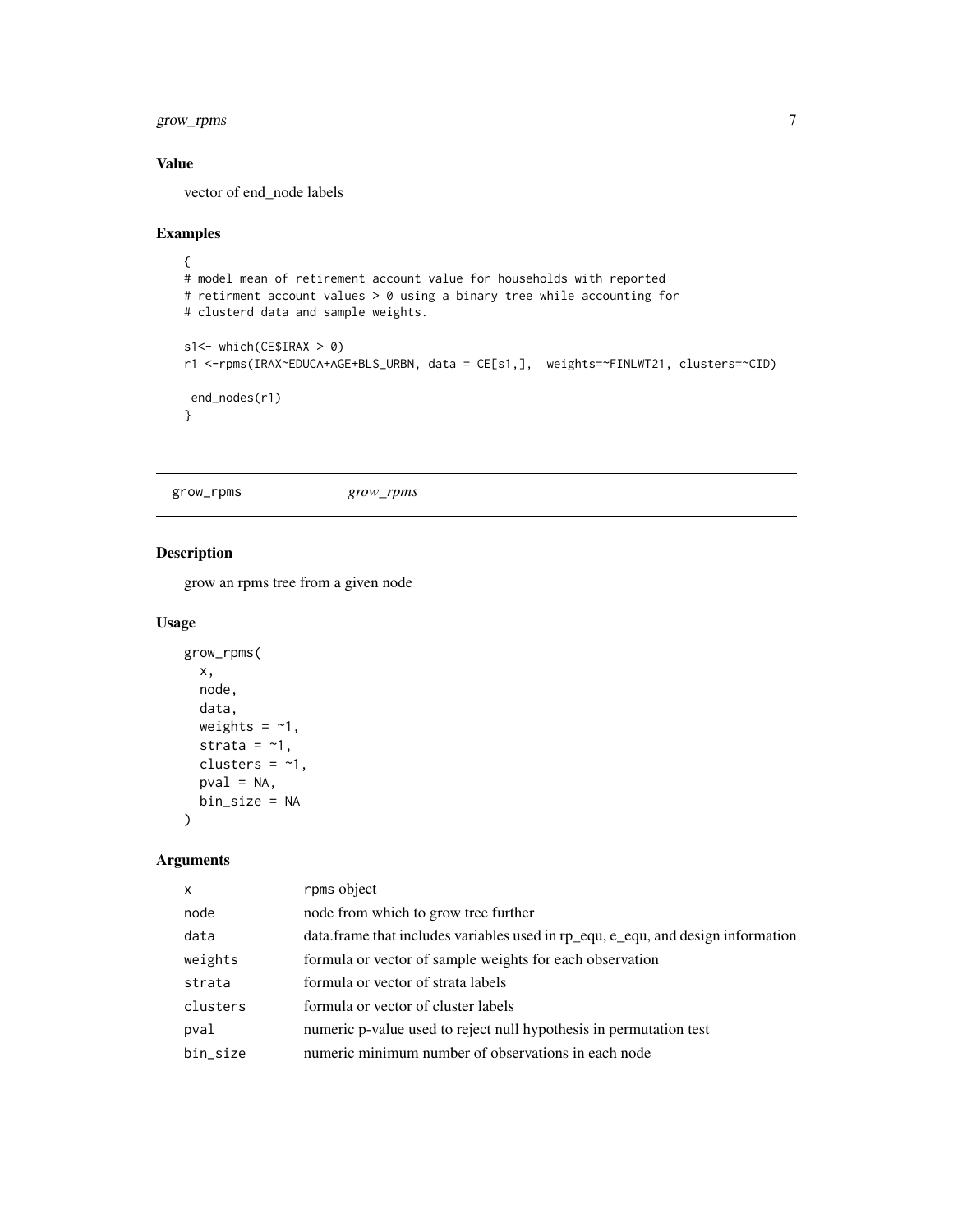#### <span id="page-7-0"></span>Value

rpms tree expanded from node.

in\_node *in\_node*

# Description

Get index of elements in dataframe that are in the specified end-node of an rpms object. A "which" function for end-nodes.

#### Usage

in\_node(x, node, data)

#### Arguments

|      | rpms object                                                              |
|------|--------------------------------------------------------------------------|
| node | integer label of the desired end-node.                                   |
| data | data frame containing the variables used for the recursive partitioning. |

#### Value

vector of indexes for observations in the end-node.

# Examples

```
{
# model mean of retirement account value for households with reported
# retirment account values > 0 using a binary tree while accounting for
# clusterd data and sample weights.
s1<- which(CE$IRAX > 0)
r1 <-rpms(IRAX~EDUCA+AGE+BLS_URBN, data = CE[s1,], weights=~FINLWT21, clusters=~CID)
# Get summary statistics of CUTENURE for households in end-nodes 7 and 8 of the tree
if(7 %in% end_nodes(r1))
  summary(CE$CUTENURE[in_node(node=7, r1, data=CE[s1,])])
if(8 %in% end_nodes(r1))
  summary(CE$CUTENURE[in_node(node=8, r1, data=CE[s1,])])
}
```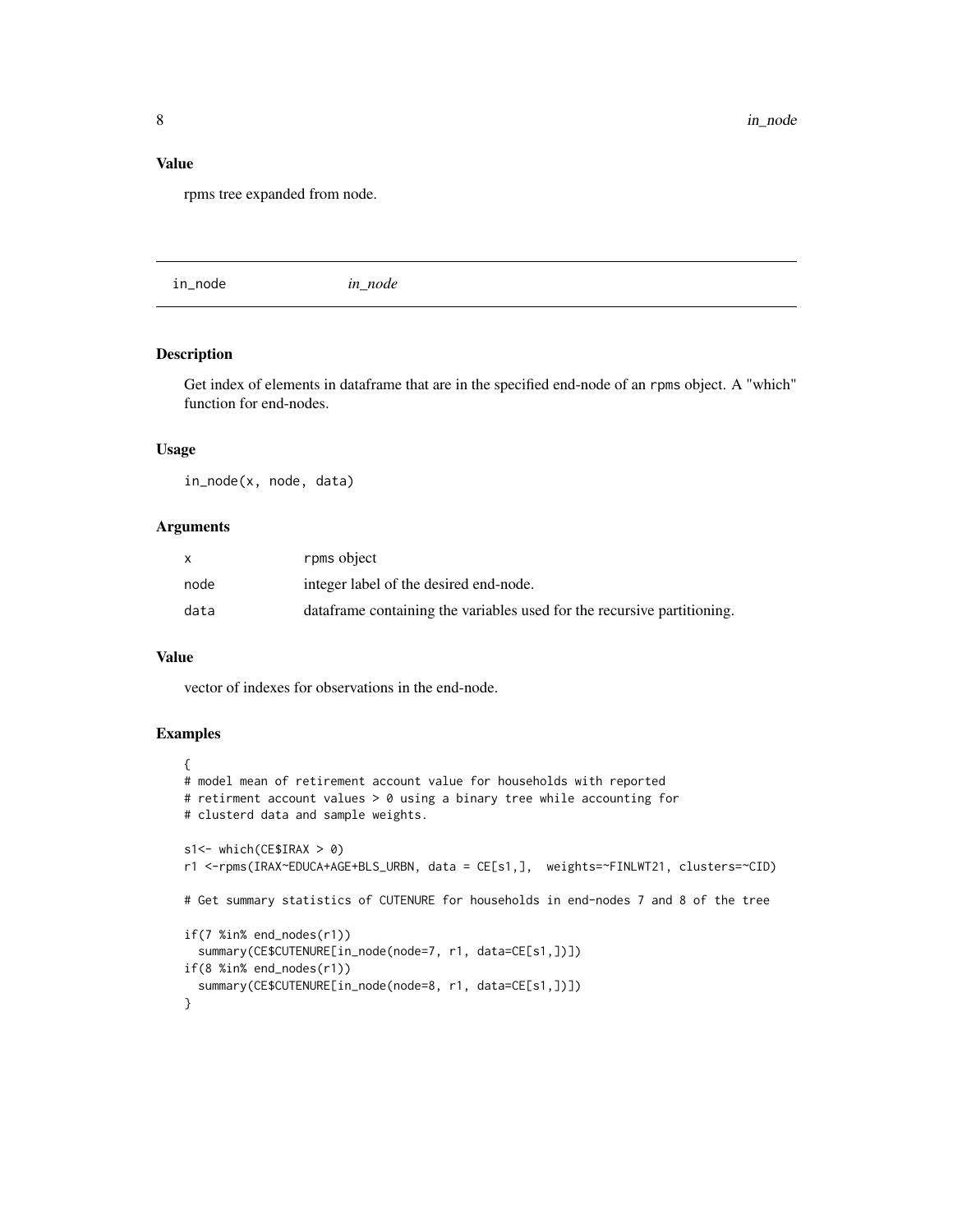<span id="page-8-0"></span>linearize *linearize*

# Description

returns a linerized version of the splits. The coefficients represent the effect that each split has on the mean

# Usage

```
linearize(x, data, weights = \sim1, strata = \sim1, clusters = \sim1, type = "part")
```
# Arguments

| $\mathsf{x}$ | rpms object                                              |
|--------------|----------------------------------------------------------|
| data         | data.frame                                               |
| weights      | formula or vector of sample weights for each observation |
| strata       | formula or vector of strata labels                       |
| clusters     | formula or vector of cluster labels                      |
| type         | is on of "part" or "lin"                                 |

# Value

data.frame including splits and estimates for the coefficient and their standard errors

| node_plot | $node\_plot$ |
|-----------|--------------|
|           |              |

# Description

plots end-node of object of class rpms

# Usage

```
node_plot(object, node, data, variable = NA, ...)
```

| object   | rpms object                                                                       |
|----------|-----------------------------------------------------------------------------------|
| node     | integer label of the desired end-node.                                            |
| data     | data. frame that includes variables used in rp_equ, e_equ, and design information |
| variable | string name of variable in data to use as x-axis in plot                          |
| .        | further arguments passed to plot function.                                        |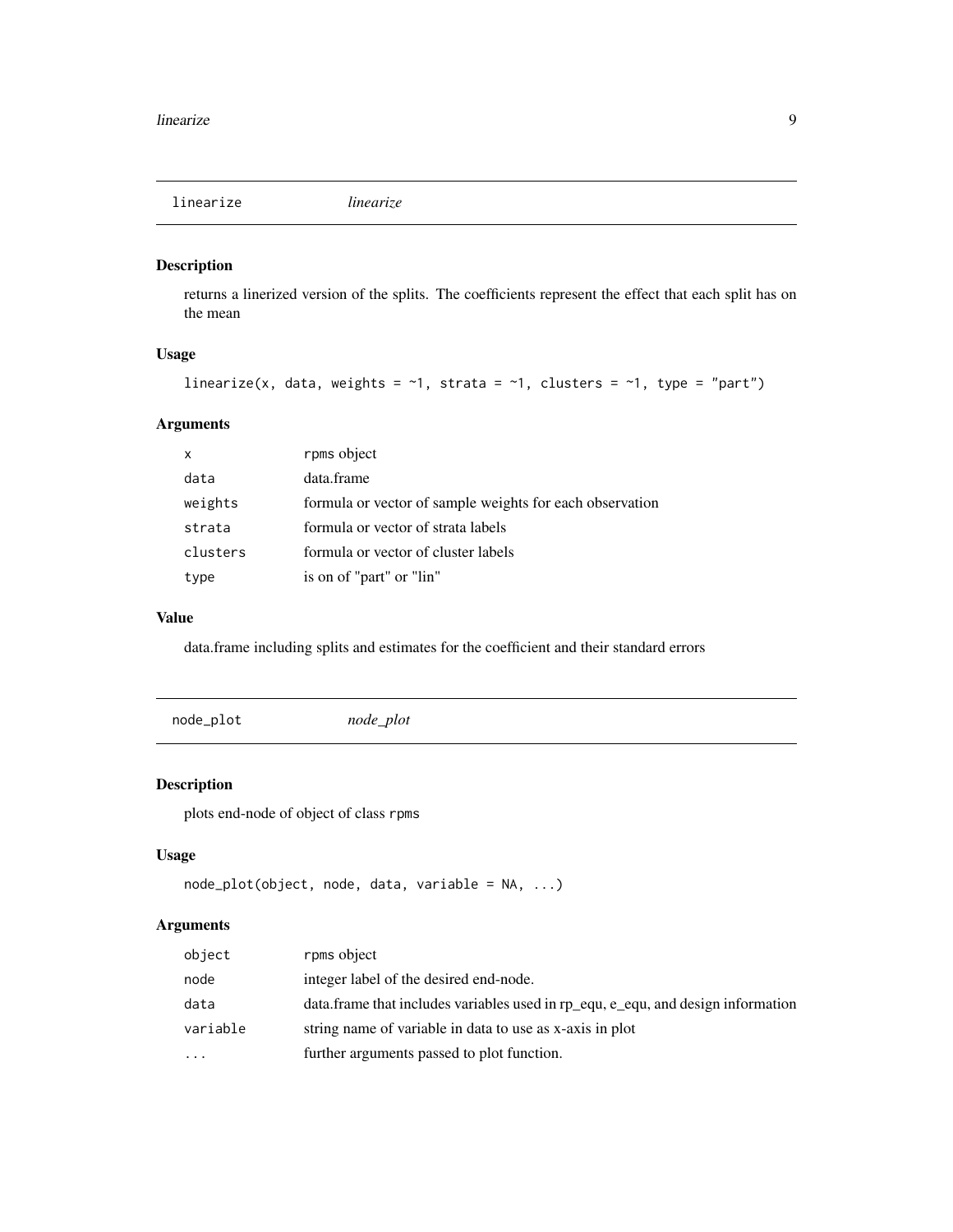# Examples

```
{
```

```
# model mean of retirement account value for households with reported
# retirment account values > 0 using a binary tree while accounting for
# clusterd data and sample weights.
s1<- which(CE$IRAX > 0)
r1 <-rpms(IRAX~EDUCA+AGE+BLS_URBN, data = CE[s1,], weights=~FINLWT21, clusters=~CID)
# plot node 6 if it is an end-node of the tree
if(6 %in% end_nodes(r1))
  node_plot(object=r1, node=6, data=CE[s1,])
# plot node 6 if it is an end-node of the tree
if(8 %in% end_nodes(r1))
  node_plot(object=r1, node=8, data=CE[s1,])
}
```
predict.rpms *predict.rpms*

#### Description

Predicted values based on rpms object

# Usage

```
## S3 method for class 'rpms'
predict(object, newdata, ...)
```
#### Arguments

| object  | Object inheriting from rpms                                 |
|---------|-------------------------------------------------------------|
| newdata | data frame with variables to use for predicting new values. |
| $\cdot$ | further arguments passed to or from other methods.          |

# Value

vector of predicticed values for each row of newdata

<span id="page-9-0"></span>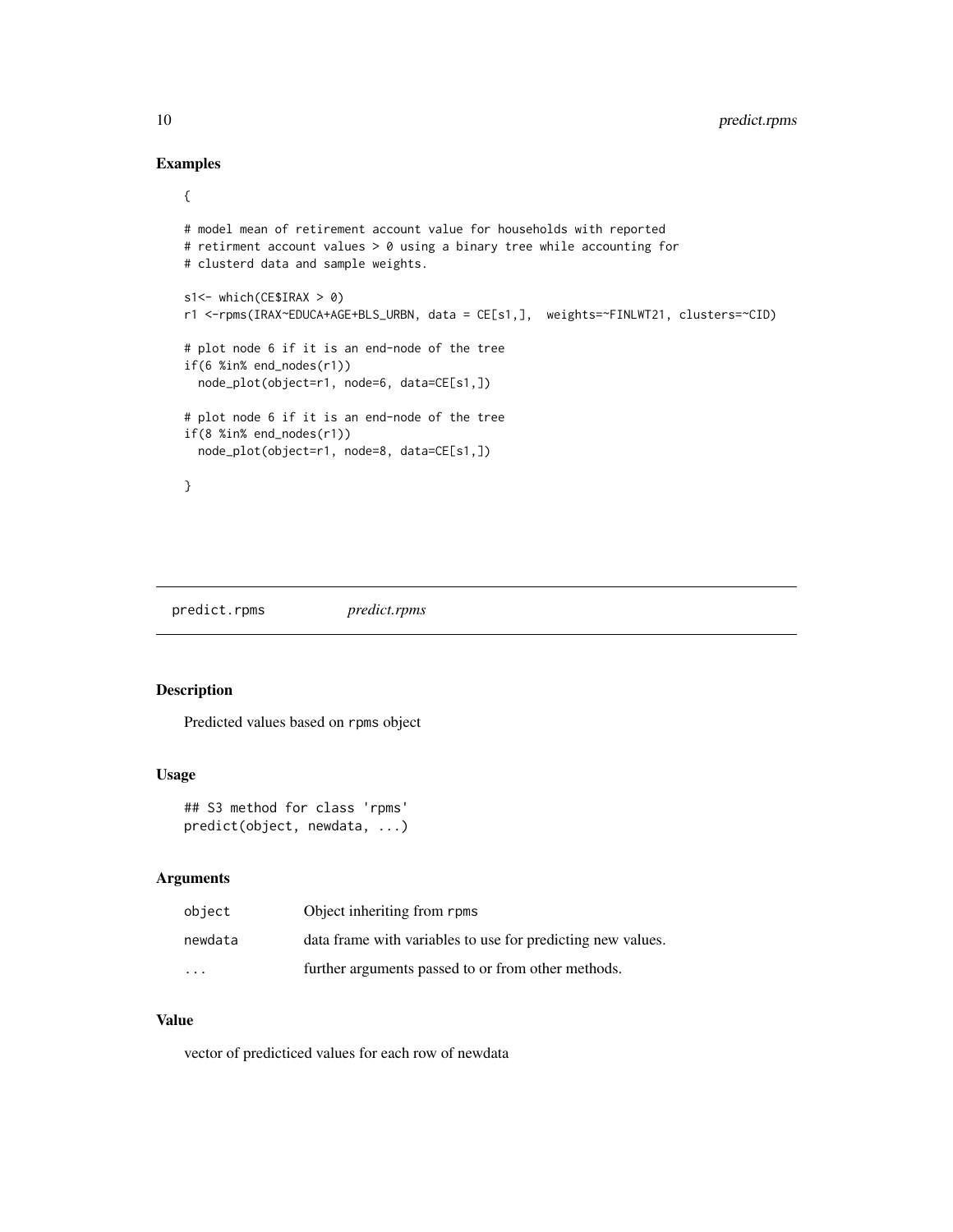# <span id="page-10-0"></span>predict.rpms\_boost 11

# Examples

```
{
# get rpms model of mean Soc Security income for families headed by a
# retired person by several factors
r1 <-rpms(SOCRRX~EDUCA+AGE+BLS_URBN+REGION,
          data=CE[which(CE$INCNONWK==1),], clusters=~CID)
r1
# first 10 predicted means
predict(r1, CE[10:20, ])
}
```
predict.rpms\_boost *predict.rpms\_boost*

# Description

Predicted values based on rpms\_boost object

#### Usage

```
## S3 method for class 'rpms_boost'
predict(object, newdata, ...)
```
# Arguments

| object   | Object inheriting from rpms_boost                           |
|----------|-------------------------------------------------------------|
| newdata  | data frame with variables to use for predicting new values. |
| $\cdots$ | further arguments passed to or from other methods.          |

# Value

vector of predicticed values for each row of newdata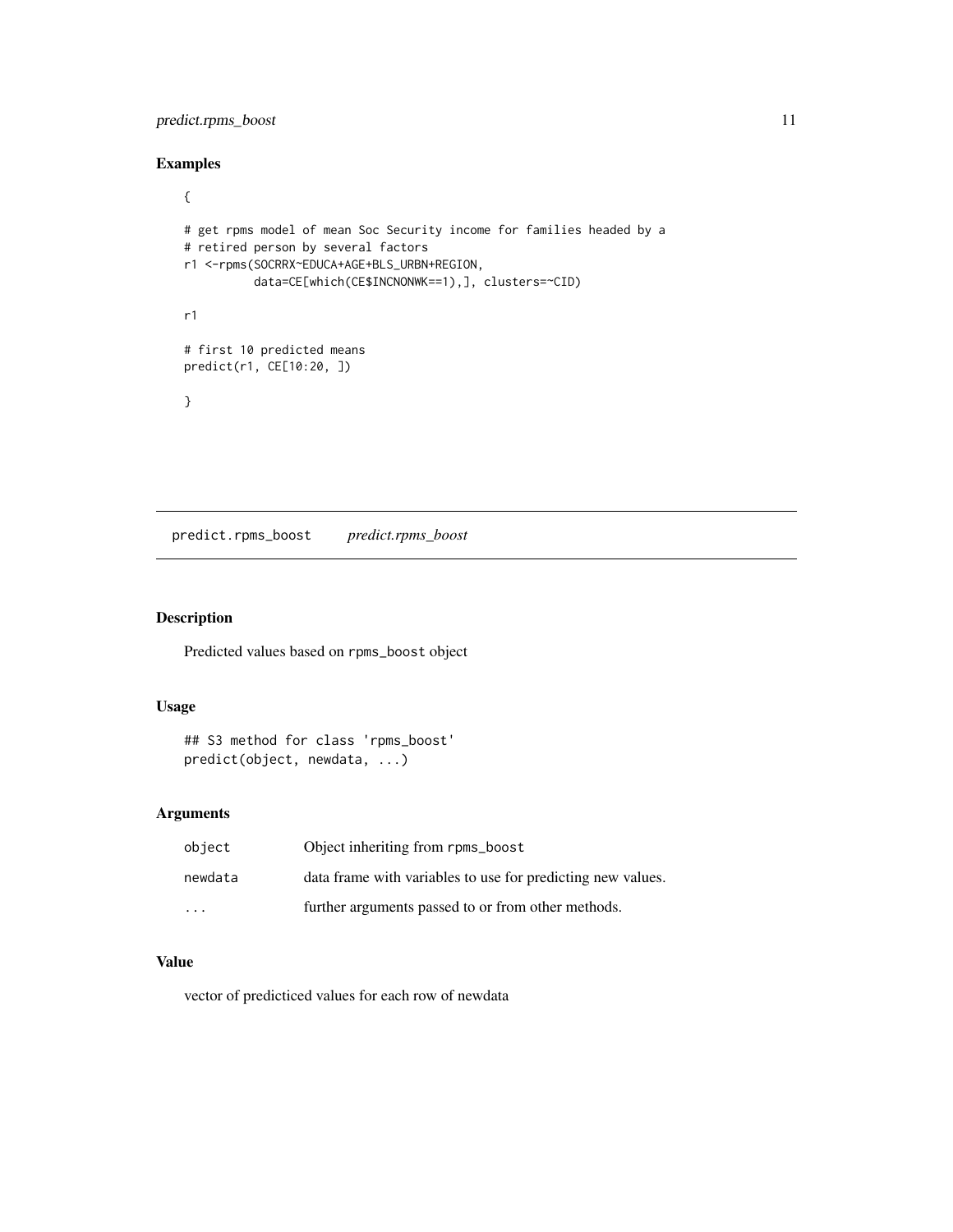<span id="page-11-0"></span>predict.rpms\_forest *predict.rpms\_forest*

# Description

Gets predicted values given new data based on rpms\_forest model.

# Usage

```
## S3 method for class 'rpms_forest'
predict(object, newdata, ...)
```
# Arguments

| object  | Object inheriting from rpms_forest                          |
|---------|-------------------------------------------------------------|
| newdata | data frame with variables to use for predicting new values. |
| .       | further arguments passed to or from other methods.          |

# Value

vector of predicticed values for each row of newdata

predict.rpms\_proj *predict.rpms\_proj*

# Description

Predicted values based on rpms\_zinf model

#### Usage

```
## S3 method for class 'rpms_proj'
predict(object, newdata, ...)
```
#### Arguments

| object   | Object inheriting from rpms_zinf                            |
|----------|-------------------------------------------------------------|
| newdata  | data frame with variables to use for predicting new values. |
| $\cdots$ | further arguments passed to or from other methods.          |

## Value

vector of predicticed values for each row of newdata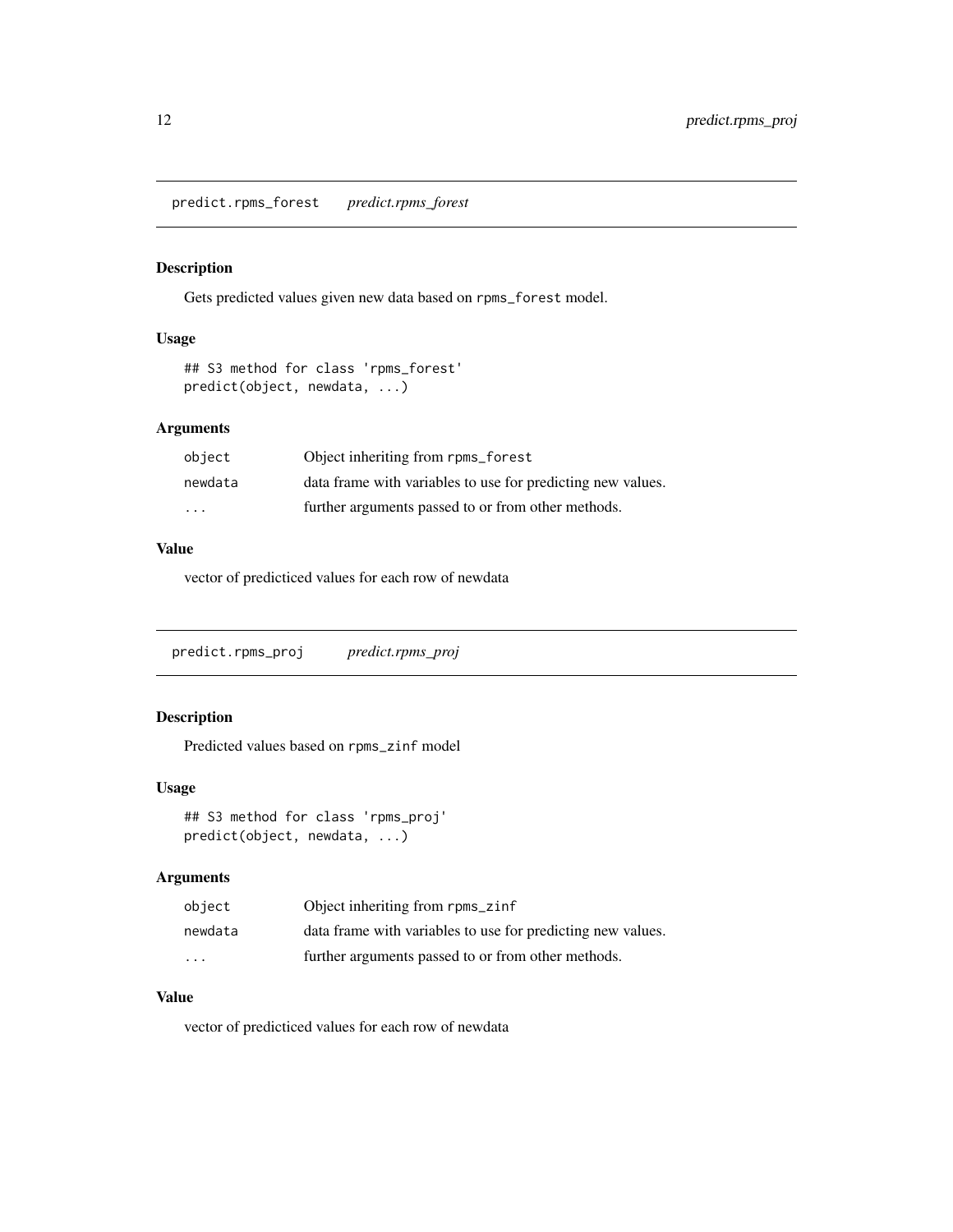# <span id="page-12-0"></span>Description

Predicted values based on rpms\_zinf model

# Usage

```
## S3 method for class 'rpms_zinf'
predict(object, newdata, ...)
```
# Arguments

| object  | Object inheriting from rpms_zinf                            |
|---------|-------------------------------------------------------------|
| newdata | data frame with variables to use for predicting new values. |
| $\cdot$ | further arguments passed to or from other methods.          |

#### Value

vector of predicticed values for each row of newdata

print.rpms *print.rpms*

# Description

print method for class rpms

# Usage

```
## S3 method for class 'rpms'
print(x, \ldots)
```

|          | rpms object                                        |
|----------|----------------------------------------------------|
| $\cdots$ | further arguments passed to or from other methods. |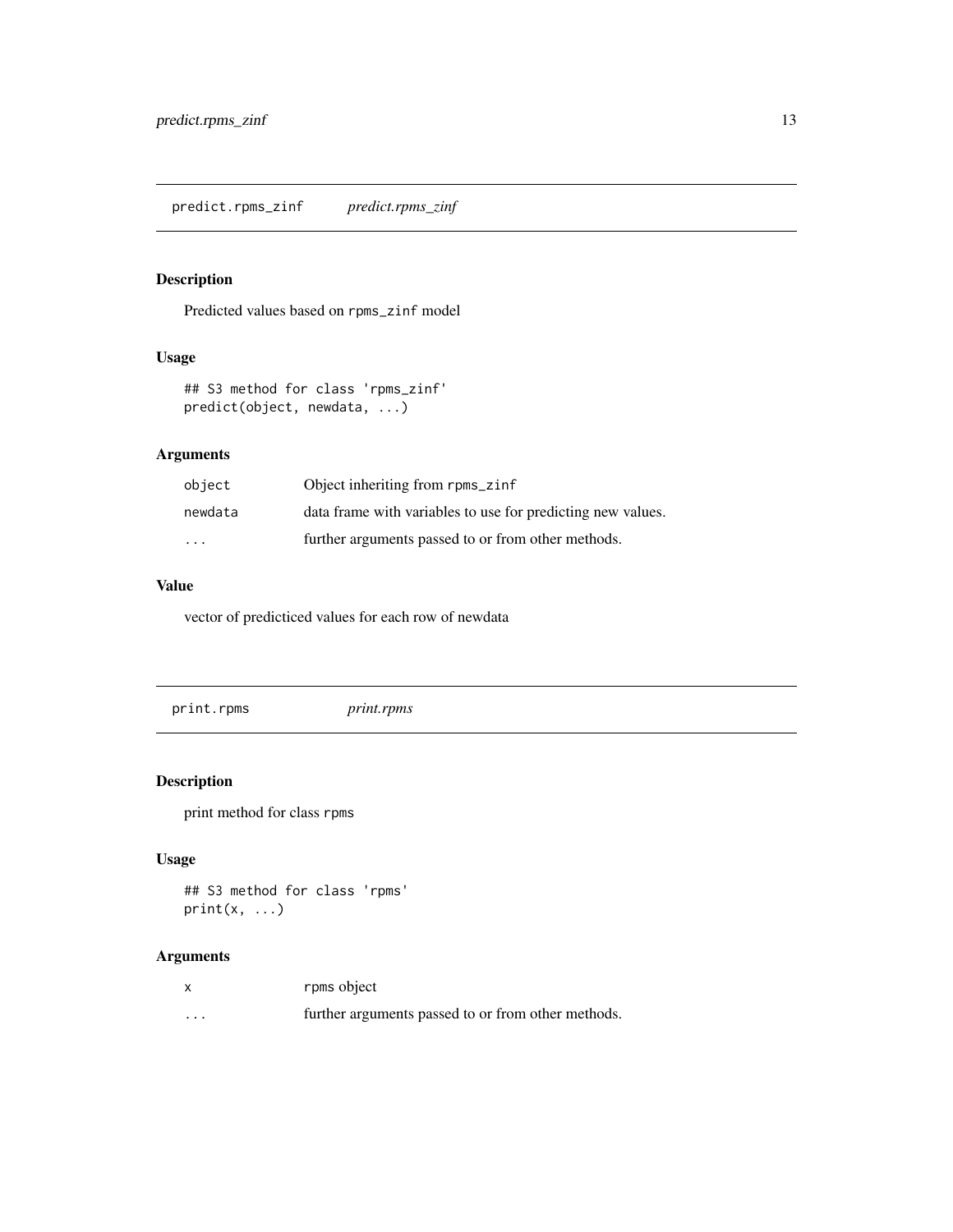<span id="page-13-0"></span>print.rpms\_forest *print.rpms\_forest*

# Description

Prints information for a given rpms\_forest model.

# Usage

## S3 method for class 'rpms\_forest'  $print(x, \ldots)$ 

# Arguments

|                         | Object inheriting from rpms_forest                 |
|-------------------------|----------------------------------------------------|
| $\cdot$ $\cdot$ $\cdot$ | further arguments passed to or from other methods. |

# Value

vector of predicticed values for each row of newdata

print.rpms\_zinf *print.rpms\_zinf*

# Description

print method for class rpms\_zinf

# Usage

```
## S3 method for class 'rpms_zinf'
print(x, \ldots)
```

| $\boldsymbol{\mathsf{x}}$ | rpms_zinf object                                   |
|---------------------------|----------------------------------------------------|
| $\cdots$                  | further arguments passed to or from other methods. |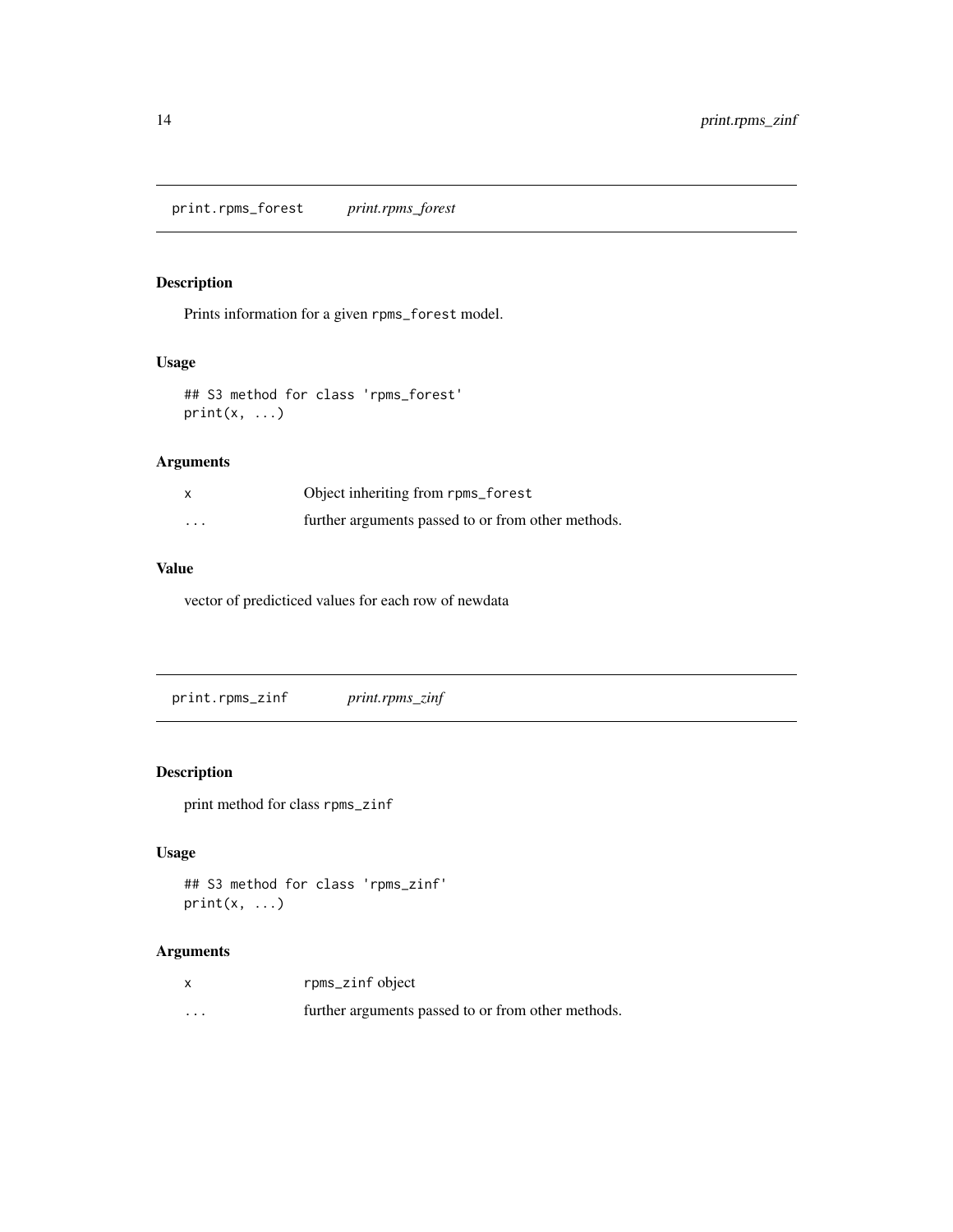<span id="page-14-0"></span>prune\_rpms *prune\_rpms*

#### Description

prune rpms tree to given node

#### Usage

prune\_rpms(x, node)

#### Arguments

| X    | rpms object                 |
|------|-----------------------------|
| node | number of node to prune to. |

### Value

subtree ending clipping off any splits after given node.

|--|

# Description

Code to write a latex qtree plot takes a rpm frame and returns latex code to produce qtree uses linearize as a guide Produces text code to produce tree structure in tex document Requires using LaTex packages and the following commands in preamble of LaTex doc: \usepackage{lscape} and \usepackage{tikz-qtree}

#### Usage

```
qtree(
  t1,
  title = NULL,
  label = NA,
  caption = ",
  digits = 2,
  s_size = TRUE,
  scale = 1,
  lscape = FALSE,
  subnode = 1
\mathcal{E}
```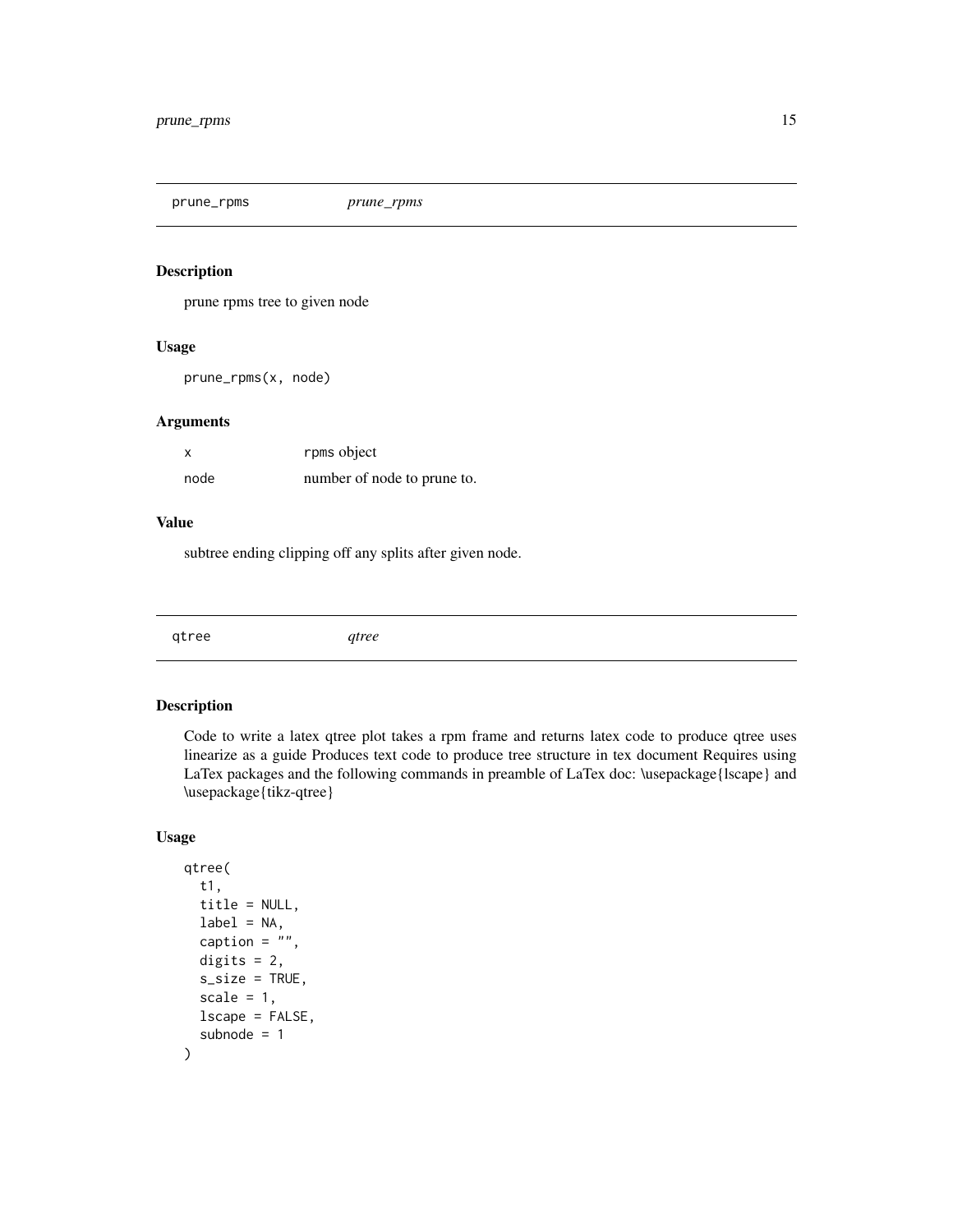# Arguments

| t1      | rpms object created by rpms function                     |
|---------|----------------------------------------------------------|
| title   | string for the top node of the tree                      |
| label   | string used for labeling the tree figure                 |
| caption | string used for caption                                  |
| digits  | integer number of displayed digits                       |
| s_size  | boolean indicating whether or not to include sample size |
| scale   | numeric factor for scaling size of tree                  |
| lscape  | boolean to display tree in landscape mode                |
| subnode | starting node of subtree to plot                         |

# Examples

```
{
# model mean of retirement account value for households with reported
# retirment account values > 0 using a binary tree while accounting for
# clusterd data and sample weights.
s1<- which(CE$IRAX > 0)
r1 <-rpms(IRAX~EDUCA+AGE+BLS_URBN, data = CE[s1,], weights=~FINLWT21, clusters=~CID)
# get Latex code
qtree(r1)
}
```

| r2stat | r2 |
|--------|----|
|        |    |

# Description

Returns the estimated  $R^2$  statistic for determining the fit of the given model to the data

# Usage

r2stat(t1, data, adjusted = TRUE)

#### Arguments

| +1       | Object inheriting from rpms rpms_forest rpms_boost or rpms_zinf |
|----------|-----------------------------------------------------------------|
| data     | data frame with variables used to estimate model                |
| adjusted | TRUE/FALSE whether to compute adjusted $R^2$                    |

# Value

R^2 statistic computed using the model and provided data

<span id="page-15-0"></span>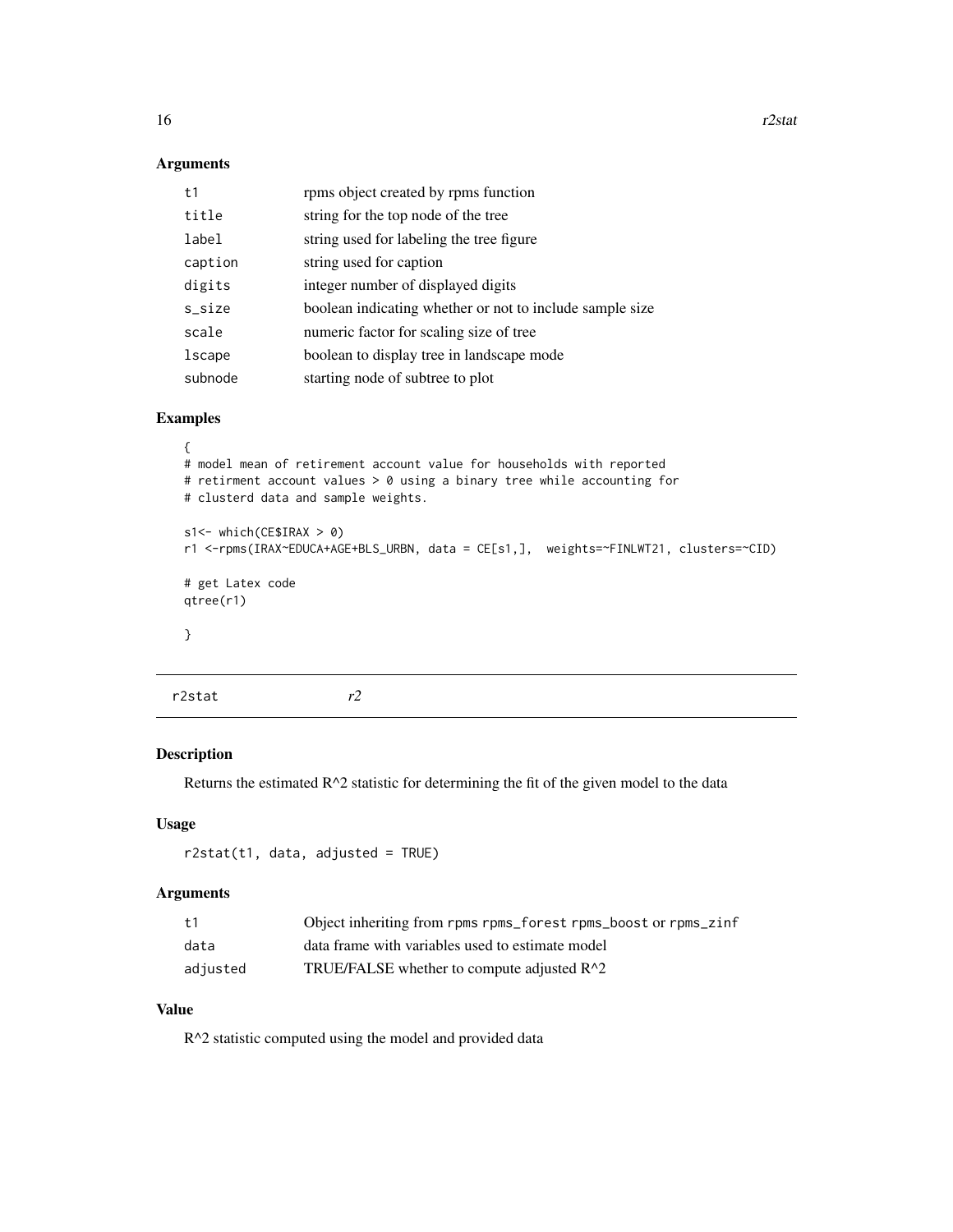<span id="page-16-0"></span>rpms *rpms*

# Description

main function producing a regression tree using variables from rp\_equ to partition the data and fit the model e\_equ on each node. Currently only uses data with complete cases of continuous variables.

# Usage

```
rpms(
  rp_equ,
  data,
 weights = ~1,
 strata = -1,
 clusters = -1,
  e_{equ} = -1,
 e_f n = "survLm",l_fn = NULL,
 bin_size = NULL,
  gridpts = 3,
 perm_reps = 1000L,
 pval = 0.05)
```

| rp_equ    | formula containing all variables for partitioning                                                          |
|-----------|------------------------------------------------------------------------------------------------------------|
| data      | data.frame that includes variables used in rp_equ, e_equ, and design information                           |
| weights   | formula or vector of sample weights for each observation                                                   |
| strata    | formula or vector of strata labels                                                                         |
| clusters  | formula or vector of cluster labels                                                                        |
| e_equ     | formula for modeling data in each node                                                                     |
| e_fn      | string name of function to use for modeling (only "survLm" is operational)                                 |
| $1$ _fn   | loss function (ignored)                                                                                    |
| bin_size  | integer specifying minimum number of observations in each node                                             |
| gridpts   | integer number of middle points to do in search; set to n for categorical variables<br>when e_equ is used. |
| perm_reps | integer specifying the number of thousands of permutation replications to use to<br>estimate p-value       |
| pval      | numeric p-value used to reject null hypothesis in permutation test                                         |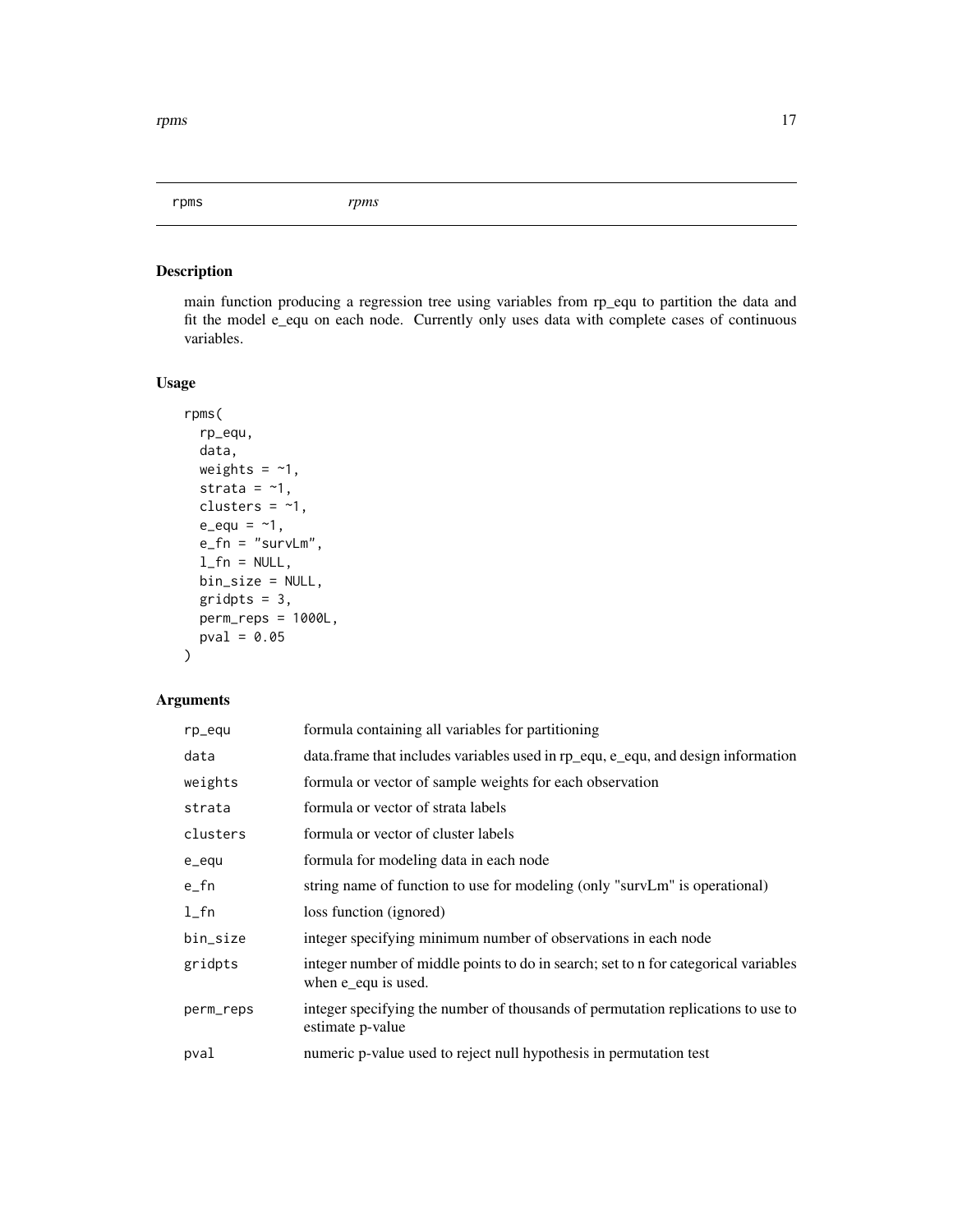#### Value

object of class "rpms"

## Examples

```
{
# model mean of retirement account value for households with reported
# retirment account values > 0 using a binary tree while accounting for
# clusterd data and sample weights.
s1<- which(CE$IRAX > 0)
rpms(IRAX~EDUCA+AGE+BLS_URBN, data=CE[s1,], weights=~FINLWT21, clusters=~CID)
# model linear fit between retirement account value and amount of income
# conditioning on education and accounting for clusterd data for households
# with reported retirment account values > 0
rpms(IRAX~EDUCA, e_equ=IRAX~FINCBTAX, data=CE[s1,], weights=~FINLWT21, clusters=~CID)
}
```
rpms\_boost *rpms\_boost*

#### Description

function for producing boosted rpms models (trees or random forests)

#### Usage

```
rpms_boost(
  rp_equ,
 data,
 weights = -1,
 strata = -1,
 clusters = -1,
  e_{equ} = -1,
 bin_size = NULL,
 gridpts = 3,
 perm_reps = 100L,
 pval = 0.05,
 f\_size = 200L,model_type = "tree",
  times = 2L
)
```
<span id="page-17-0"></span>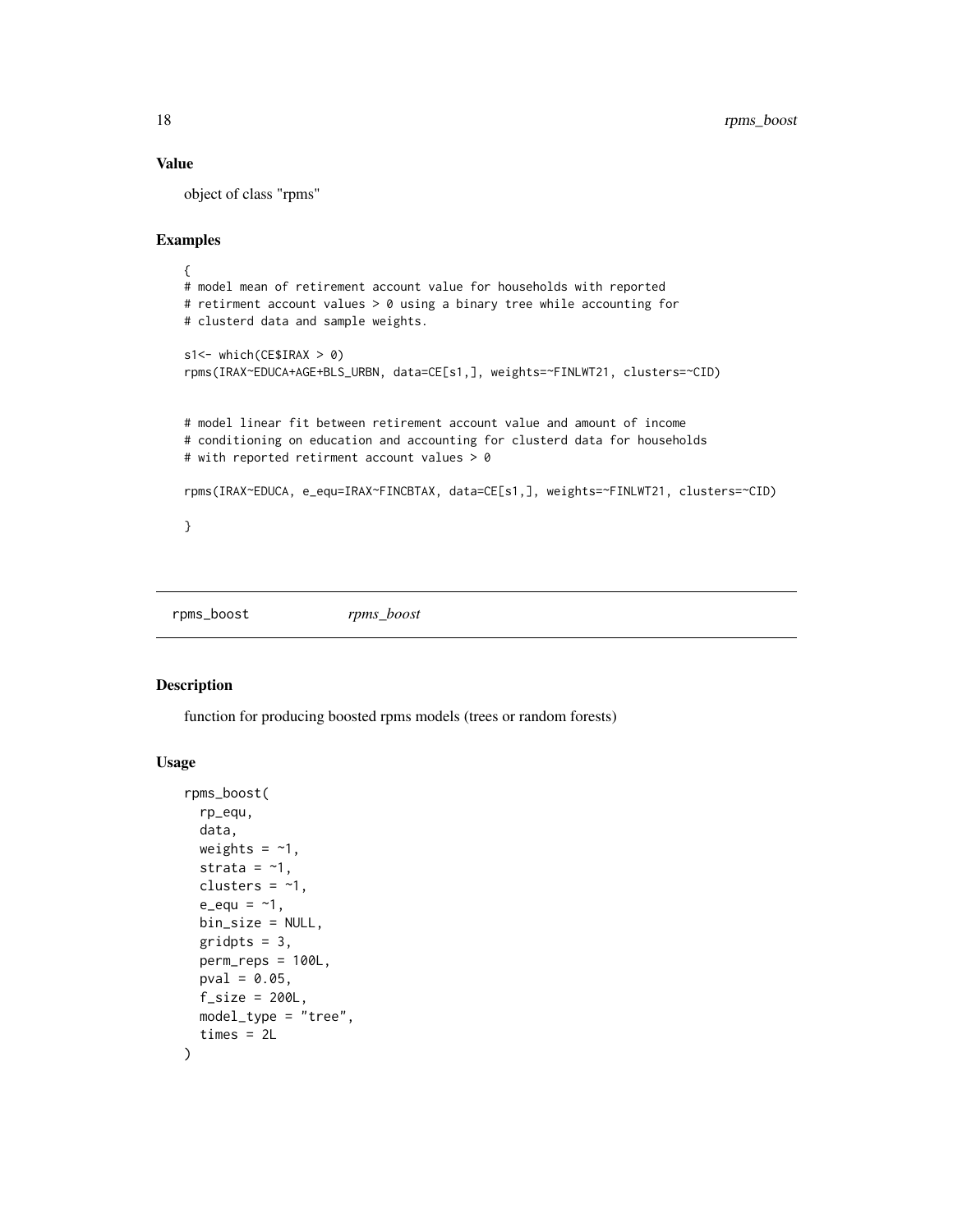# <span id="page-18-0"></span>rpms\_forest 19

# Arguments

| rp_equ     | formula containing all variables for partitioning                                                   |
|------------|-----------------------------------------------------------------------------------------------------|
| data       | data.frame that includes variables used in rp_equ, e_equ, and design information                    |
| weights    | formula or vector of sample weights for each observation                                            |
| strata     | formula or vector of strata labels                                                                  |
| clusters   | formula or vector of cluster labels                                                                 |
| e_equ      | formula for modeling data in each node                                                              |
| bin_size   | numeric minimum number of observations in each node                                                 |
| gridpts    | integer number of middle points to do in search                                                     |
| perm_reps  | integer specifying the number of thousands of permuation replications to use to<br>estimate p-value |
| pval       | numeric p-value used to reject null hypothesis in permutation test                                  |
| f_size     | integer specifying the number of trees in the forest (only used if model_type is<br>"forest")       |
| model_type | string: one of "tree" or "forest"                                                                   |
| times      | integer specifying number of boosting levels to try.                                                |

#### Value

object of class "rpms\_boost"

# Examples

```
{
# model mean of retirement contributions with a binary tree while accounting
# for clusterd data and sample weights.
rpms_boost(IRAX~EDUCA+AGE+BLS_URBN, data = CE, weights=~FINLWT21, clusters=~CID, pval=.01)
```
}

rpms\_forest *rpms\_forest*

# Description

produces a random forest using rpms to create the individual trees.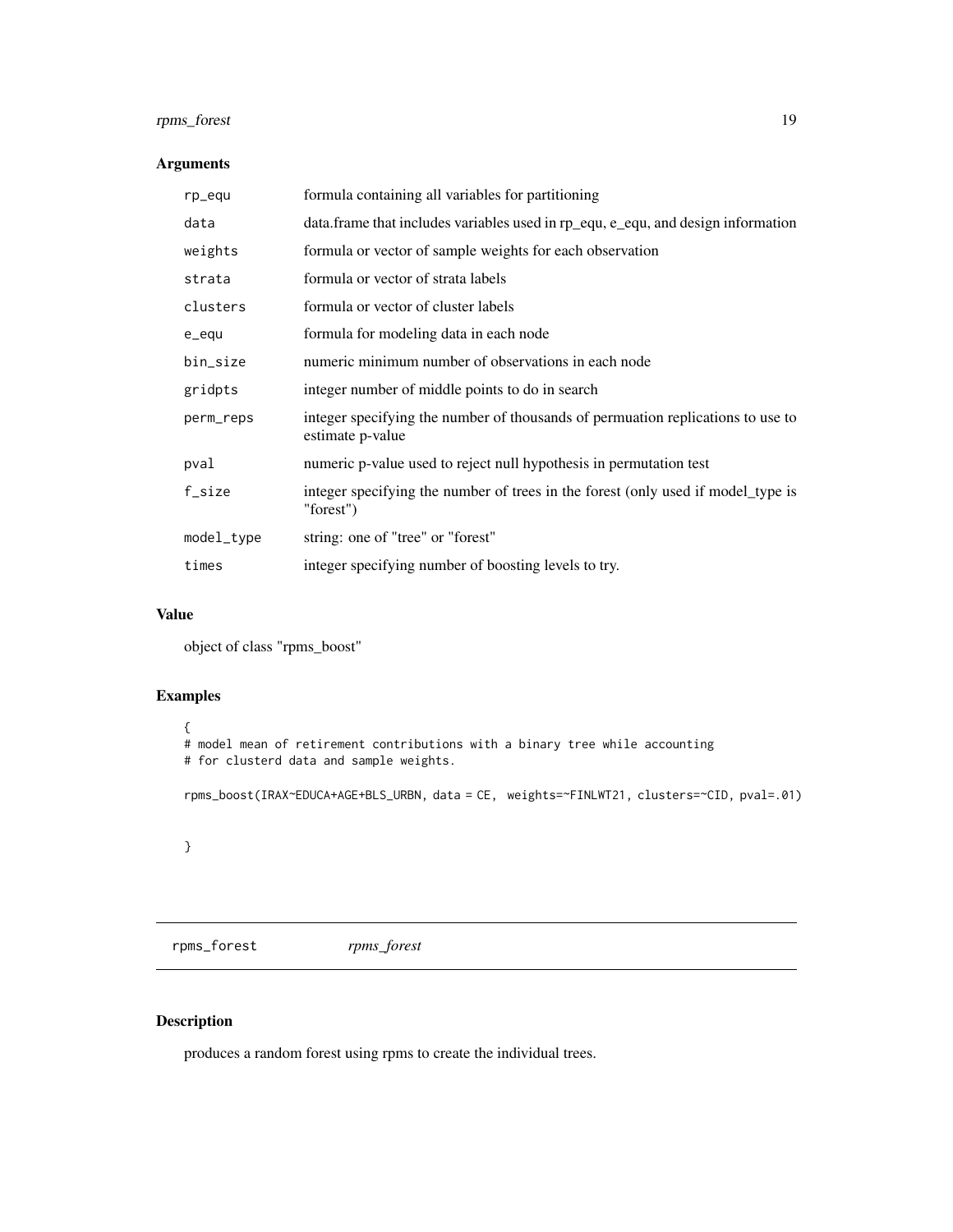# Usage

```
rpms_forest(
 rp_equ,
 data,
 weights = -1,
 strata = -1,
 clusters = -1,
 e_f n = "survLm",l_fn = NULL,
 bin\_size = 5,
 f\_size = 500,
 cores = 1\mathcal{L}
```
# Arguments

| rp_equ    | formula containing all variables for partitioning                                                    |
|-----------|------------------------------------------------------------------------------------------------------|
| data      | data. frame that includes variables used in rp_equ, e_equ, and design information                    |
| weights   | formula or vector of sample weights for each observation                                             |
| strata    | formula or vector of strata labels                                                                   |
| clusters  | formula or vector of cluster labels                                                                  |
| $e_{f}$ n | string name of function to use for modeling (only "survLm" is operational)                           |
| $1$ _fn   | loss function (ignored)                                                                              |
| bin_size  | numeric minimum number of observations in each node                                                  |
| f_size    | integer specifying the number of trees in the forest                                                 |
| cores     | integer number of cores to use in parallel if $> 1$ (doesn't work with Windows<br>operating systems) |

#### Value

object of class "rpms"

| rpms proj | rpms_proj |
|-----------|-----------|
|-----------|-----------|

# Description

Returns a survLm\_fit object with coeficients projecting new data onto splits from the given rpms model.

# Usage

```
rpms_proj(object, newdata, weights = \sim1, strata = \sim1, clusters = \sim1)
```
<span id="page-19-0"></span>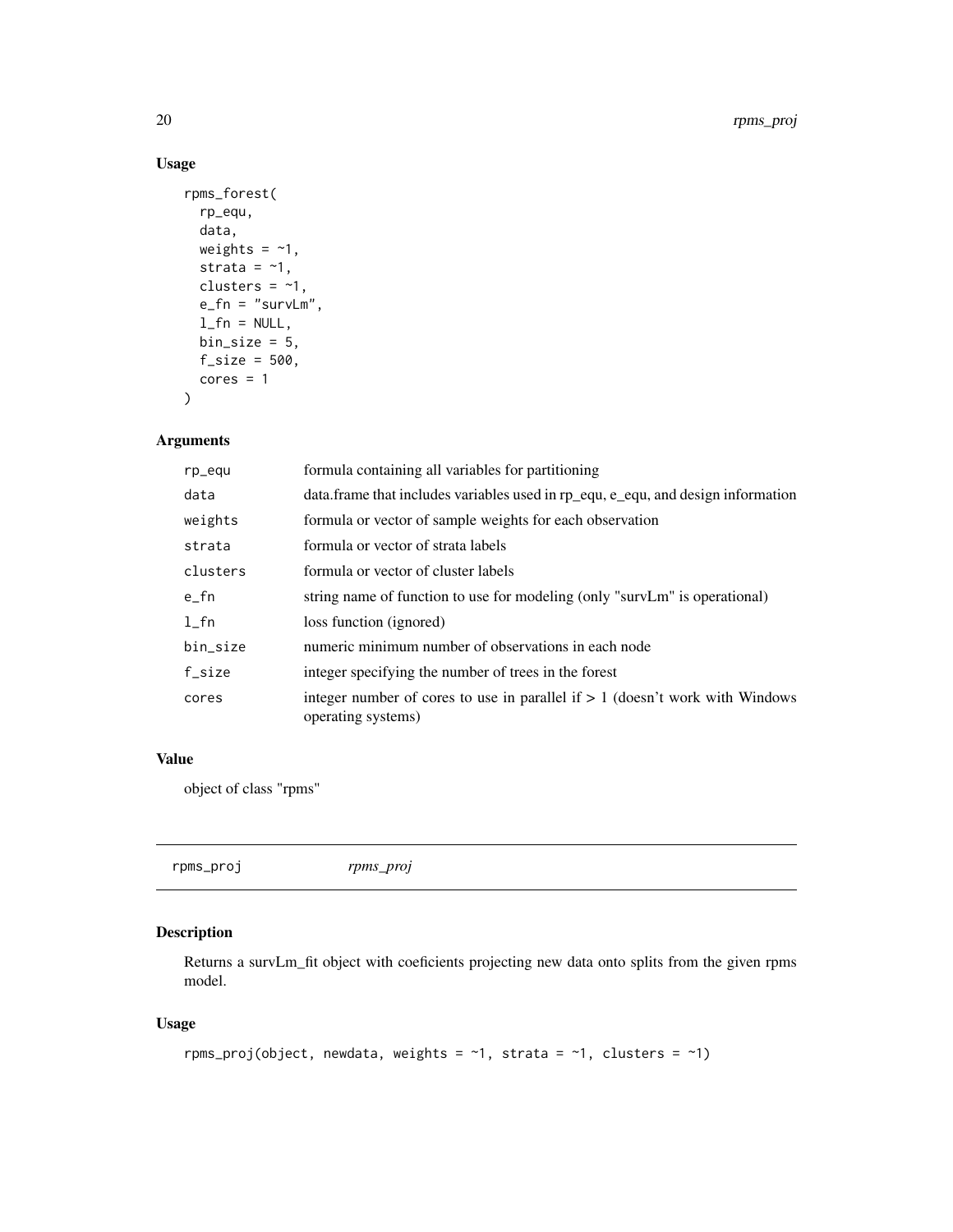# <span id="page-20-0"></span>rpms\_zinf 21

# Arguments

| object   | Object inheriting from rpms                              |
|----------|----------------------------------------------------------|
| newdata  | data frame with variables used to estimate model         |
| weights  | formula or vector of sample weights for each observation |
| strata   | formula or vector of strata labels                       |
| clusters | formula or vector of cluster labels                      |

#### Value

survLm\_fit object

|  | rpms_zinf | rpms_zinf |  |  |
|--|-----------|-----------|--|--|
|--|-----------|-----------|--|--|

# Description

main function producing a regression tree using variables from rp\_equ to partition the data and fit the model e\_equ on each node. Currently only uses data with complete cases.

# Usage

```
rpms_zinf(
 rp_equ,
 data,
 weights = -1,
 strata = -1,
 clusters = -1,
 e_{equ} = -1,
 e_f n = "survLm",l_fn = NULL,
 bin_size = NULL,
 gridpts = 3,
 perm_reps = 1000L,
 pval = 0.05\mathcal{E}
```

| rp_equ   | formula containing all variables for partitioning                                |
|----------|----------------------------------------------------------------------------------|
| data     | data frame that includes variables used in rp equ, e equ, and design information |
| weights  | formula or vector of sample weights for each observation                         |
| strata   | formula or vector of strata labels                                               |
| clusters | formula or vector of cluster labels                                              |
| e_equ    | formula for modeling data in each node                                           |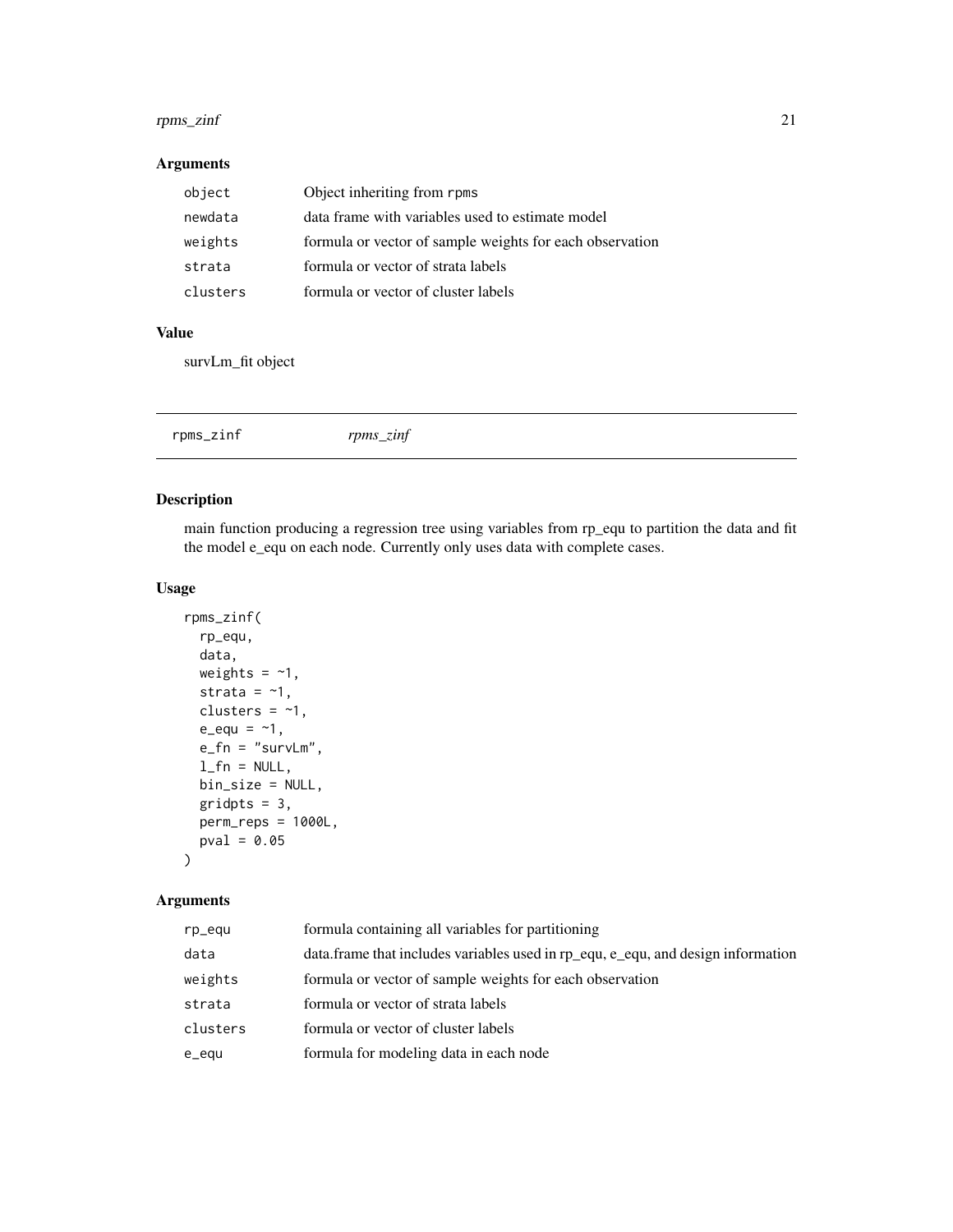| $e_{f}$ n | string name of function to use for modeling (only "survLm" is operational)                          |
|-----------|-----------------------------------------------------------------------------------------------------|
| $1$ _fn   | loss function (does nothing yet)                                                                    |
| bin_size  | numeric minimum number of observations in each node                                                 |
| gridpts   | integer number of middle points to do in search                                                     |
| perm_reps | integer specifying the number of thousands of permuation replications to use to<br>estimate p-value |
| pval      | numeric p-value used to reject null hypothesis in permutation test                                  |

# Value

object of class "rpms"